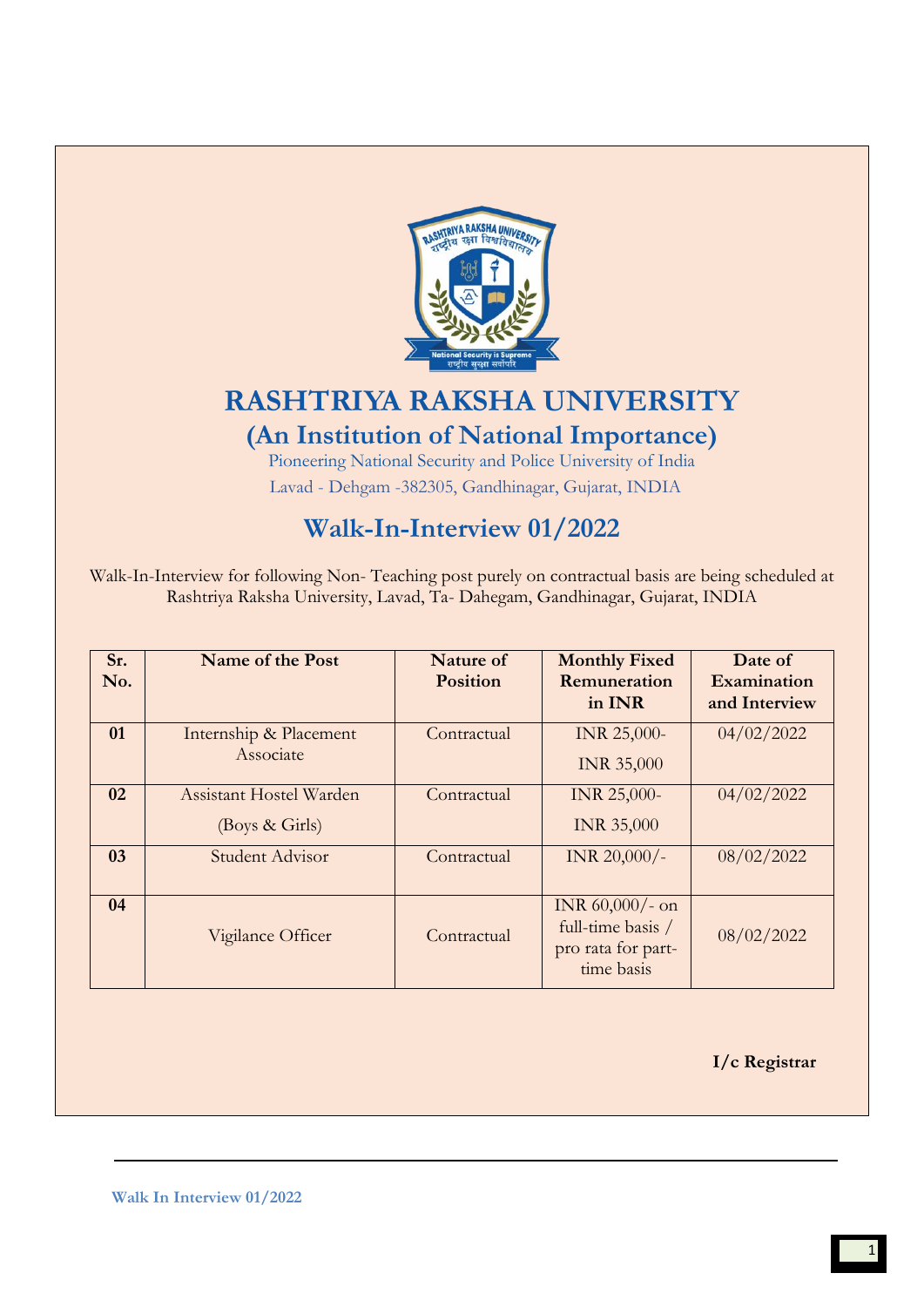# **Eligibility Criteria for the Contractual Position**

#### **(Sr. No. 01) Internship & Placement Associate**

## **Educational Qualification & Experience**

- Bachelor's Degree in any discipline.
- Excellent knowledge of computer systems as well as the good speed of English typing
- Must be excellent in oral and written English communications and can draft emails independently.
- Prior working experience with any academic institute shall be preferred.

# **Essential Skills/Qualities:**

- Good interpersonal skills and can interact independently with students and employers.
- Guide students in their preparation to obtain internship and employment
- Must be excellent in computer
- Arrange training programs for soft skills and for interview-facing skills for the students using institutional and external expertise.
- Maintain up-to-date records of internship and placement of each student.
- Develop and implement marketing plans and strategies for job placement and work-based learning.
- Plan, coordinate and execute various job fairs at the university
- Perform related duties as assigned.
- Comply with college policies, procedures, and health and safety regulations.
- Maintain confidentiality pertaining to all University information and comply with Data Protection Legislation.
- Preference will be given to the female candidates on the merit base

# **Note: Preference may be given to female candidates subject to performance in the Interview**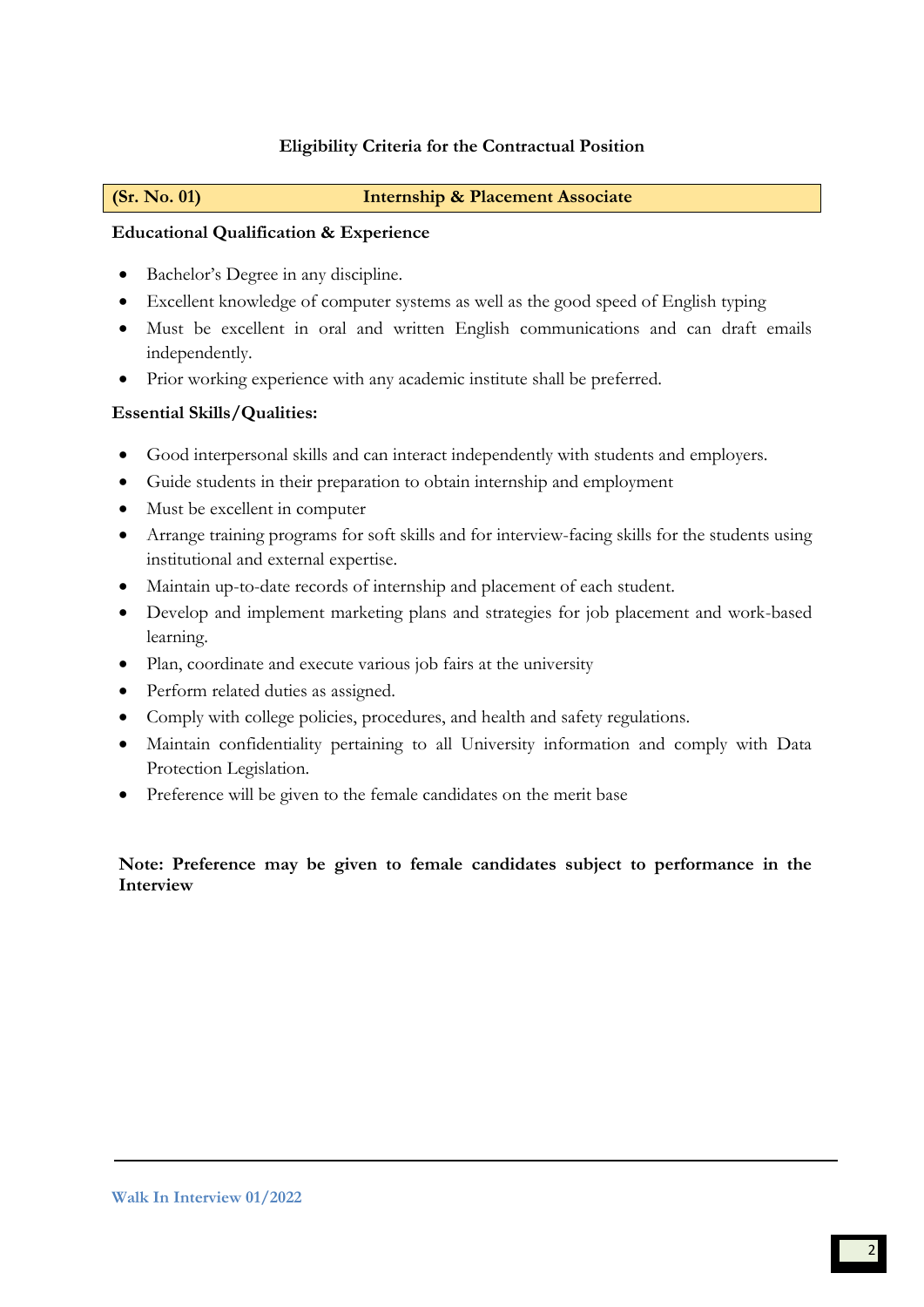### **(Sr. No. 2) Assistant Hostel Warden (Boys & Girls)**

### **Educational Qualification & Experience**

• Bachelors in any discipline from recognized University with minimum 3 years' experience in relevant field preferably in academic institution/Government/Semi-Government/ private institutions.

### **Other desirable Qualification:**

- Fluency in English is essential.
- Excellent verbal and written communication skills.
- Should have adequate knowledge of computers.

# **Key responsibilities**

- Overall administration of all the hostels and office of the hostel
- To maintain the coordination of wardens of various hostels for the smooth running of day to day routine work of hostel office
- To take the steps and measures for overall efficient hostel administrations and welfare.
- Maintaining database of students through hostel office
- Making the policy for allotment of hostels to students
- Implementation of decisions taken by the University authorities
- Communicate with the parents/guardians of the inmates
- Allotment of rooms to the students as per the guidelines issued by the office of the hostel.
- To redress the grievances related to the functioning of the hostel and nominate Warden-Representative. Nominate the students for the mess menu committee, hostel maintenance committee, Cleanliness Committee, and other such committees
- Regular visit to the hostel for better interaction with the students
- To give permission to the Guests for residing in the hostel at the request of the students.
- To supervise the working of the hostel staff
- To solve the day to day problems of the students
- To deal with the acts of indiscipline of the students
- Reporting the cases of serious indiscipline/ragging to the Proctorial committee for further action
- To check the various registers and ledgers maintained by the caretaker and mess supervisor from time to time
- To maintain the overall ambiance of the hostel premises
- To ensure proper maintenance of the rooms and hostel premises
- To do other assigned work as discussed and decided by University.
- Candidate must have to stay at Rashtriya Raksha University Lavad Campus.

# **Note: Preference may be given to female candidates subject to performance in the Interview**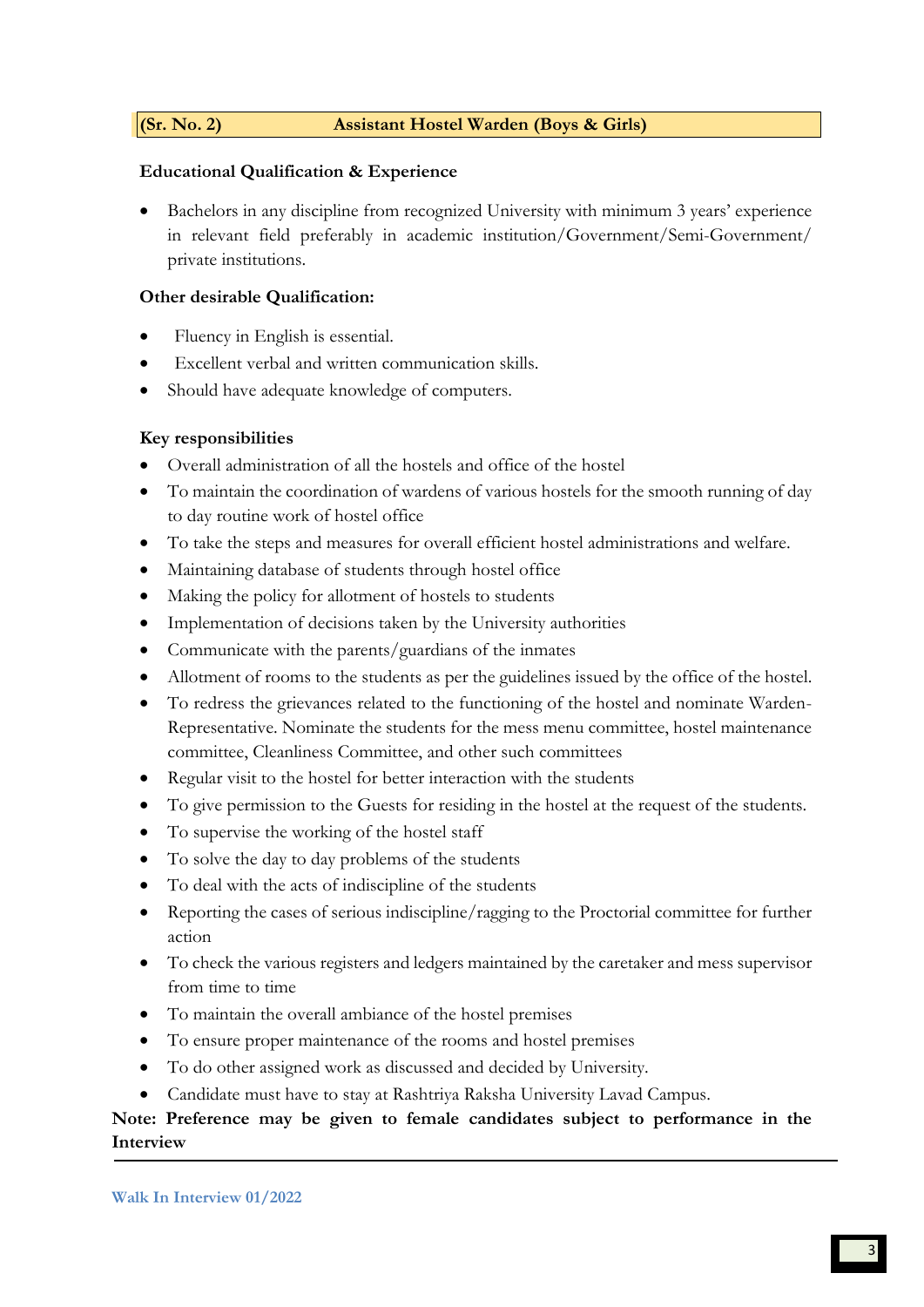#### **(Sr. No. 03) Student Advisor**

### **Educational Qualification & Experience:**

- Graduate Degree in any discipline
- Excellent Communication Skills in English. Good working knowledge of Gujarati and Hindi languages is highly desirable
- Experience in advising, counseling, providing guidance to the students
- Experience in dealing with students/trainees/families is desirable.
- Having a background or broader understanding in Security, Defense and Police forces would be helpful.
- Fresh graduates or a person with 2-3 years of working experience will be preferred.

# **Key Role & Responsibility:**

- 1. Help Student in settling down academically, physically and culturally at the RRU
- 2. Advises on choosing or changing academic programs, navigate with options available in Choice Based Credit System, Online / Distance Learning Opportunities
- 3. Assists in understanding academic, research and training progress and degree / diploma requirements
- 4. Provides guidance with financial assistance, research assistance opportunities, national and international internships in consultation with Internship and Placement Branch
- 5. Assists in understanding the academic, hostel, student conduct regulations and procedures
- 6. Counsels and helps in developing a plan to deal with academic, research, physical, logistic difficulties
- 7. Provides guidance inside and outside campus services accommodations, housing, money matters, transportation, restaurants, cultural and social life in the campus and nearby areas
- 8. Performs any other duties as required to provide a wholesome academic, research experience and contribute to full professional and personal development of students

**Objective:** To contribute to the wholesome professional and personal development of students, RRU is recruiting one female and one male student adviser.

# **Desired skills:**

- Sensitive to multi-cultural background of students
- Passionate and caring nature
- High sense of social and emotional quotient
- Patriotic, discipline, ethics and value based approach to tasks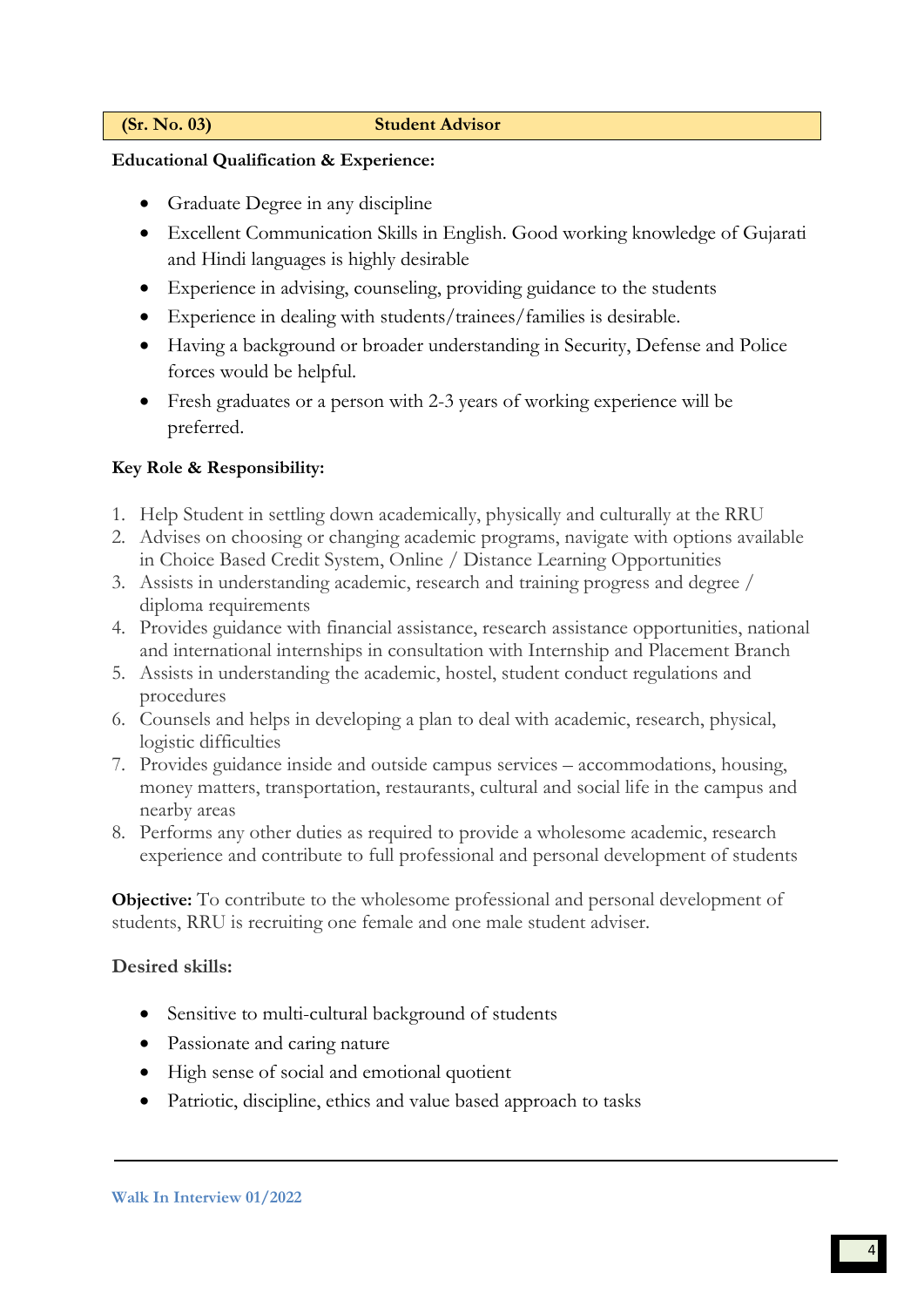# **(Sr. No. 04) Vigilance Officer**

# **Educational Qualification & Experience**

- Master degree in the field of finance, accounting, management, security with a minimum of 10 years of experience in a similar type of duties in a public or private s**ector** (add) Organization.
- Experience in central or state government departments/organizations is desirable.
- Knowledge of CVC guidelines, inspection procedures, inquiry proceedings, regulations, and rules are desirable.
- Retired persons with experience and knowledge can also apply.

# **Preventive**

- To examine the details, the existing Rules, and procedures of the RRU and it's constituent(add) Schools with a view to eliminate or minimize the scope for corruption or malpractices.
- To identify the sensitive / corruption-prone spots in the University and keep an eye on personnel posted in such areas.
- To plan and enforce surprise inspections and regular inspections to detect the systems, their failures and existence of corruption or malpractices and report to the higher authorities of the University.
- To maintain proper surveillance on staff, faculty, and service personnel of doubtful integrity.
- To ensure prompt observance of Conduct Rules relating to the integrity of the staff and faculty

# **Punitive**

### **Punitive measures include the following:**

- To ensure speedy processing of vigilance cases at all stages. In regard to cases requiring consultation with the Central Vigilance Commission, a decision as to whether the case had a vigilance angle shall in every case be taken by the Vigilance Officer who, when in doubt, may refer the matter to the Vice-Chancellor.
- To ensure that charge-sheet, statement of imputations, lists of witness and **other**  documents are carefully prepared and copies of all the documents relied upon and the statements of witnesses cited on behalf of the disciplinary authority are supplied wherever possible to the accused officer along with the charge-sheet.
- To ensure that all documents required to be forwarded to the Inquiring Officer are carefully sorted out and sent promptly.
- To ensure that there is no delay in the appointment of Inquiring Officer and that no dilatory tactics are adopted by the accused officer or the Presenting Officer.
- To ensure that the processing of the Inquiry Officer's reports for final orders of Disciplinary Authority is done properly and quickly.
- To scrutinize final orders passed by the Disciplinary Authorities subordinate to Ministry/Department, with a view to see whether a case for review is made out or not.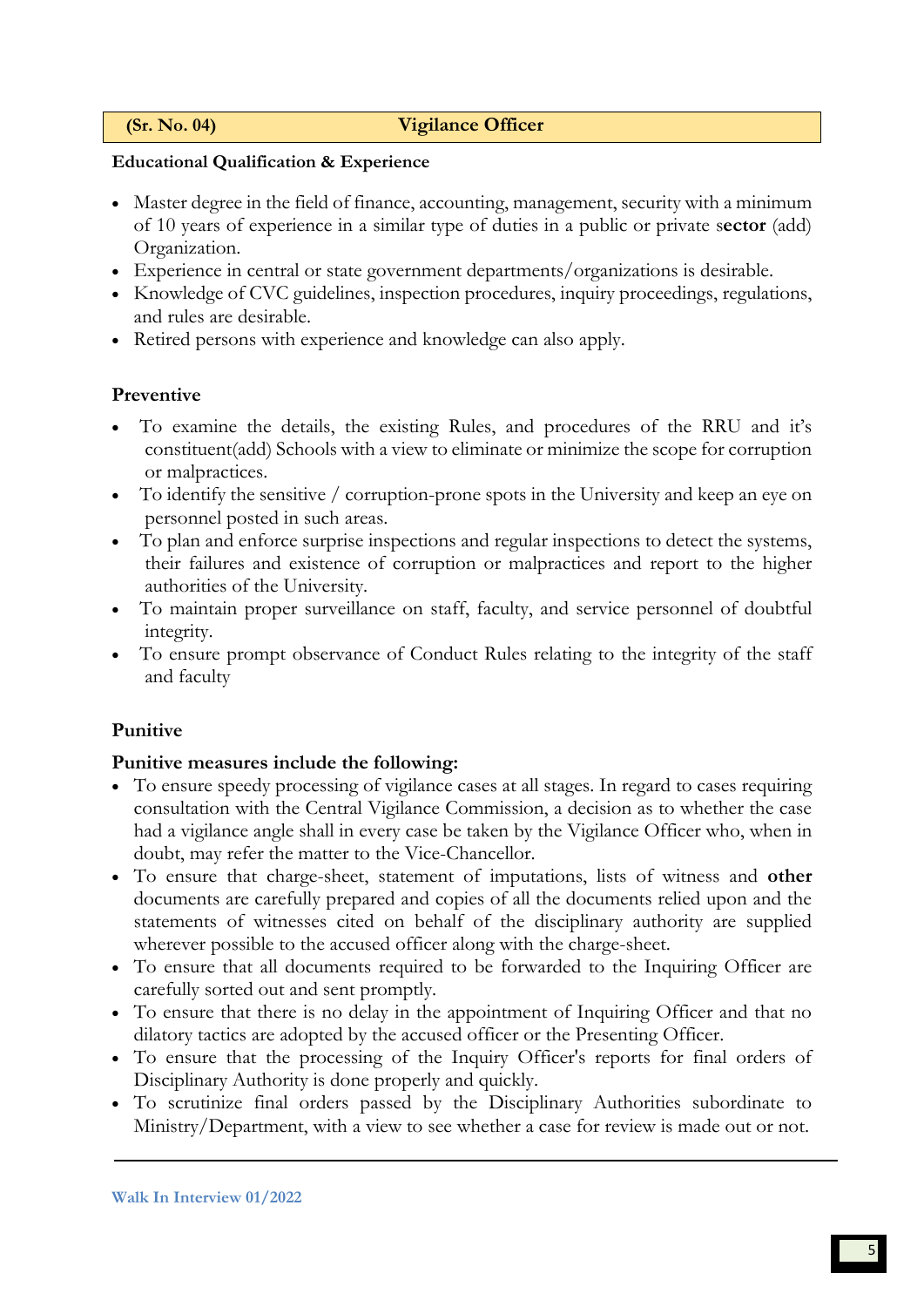- To see that proper assistance is given to the external investigation authorities, as authorized by the University, in the investigation of cases entrusted to them or started by them on their own source of information.
- To take proper and adequate action with regard to writ petitions filed by accused officers.
- To ensure that the Central Vigilance Commission is consulted at all stages when it is to be consulted and that as far as possible; the time limits prescribed in the Vigilance Manual for various stages are adhered to.
- To ensure prompt submission of returns to the Commission.
- To review from time to time the existing arrangements for vigilance work in the University for vigilance work subordinate offices to see if they are adequate to ensure expeditious and effective disposal of vigilance work.
- To ensure that the competent disciplinary authorities do not adopt a dilatory or negative attitude in processing vigilance cases, thus knowingly otherwise helping the subject public servants, particularly in cases of officers due to retire.
- To ensure that cases against the University employees on the verge of retirement do not lapse due to time-limit for reasons such as misplacement of files etc. and that the orders passed in the cases of retiring officers are implemented in time.
- To ensure that the period from the date of serving a charge-sheet in a disciplinary cases to the submission of the report of the Inquiry Officer, should, ordinarily, not exceed six months.

**Note: Preference may be given to female candidate subject to performance in the Interview**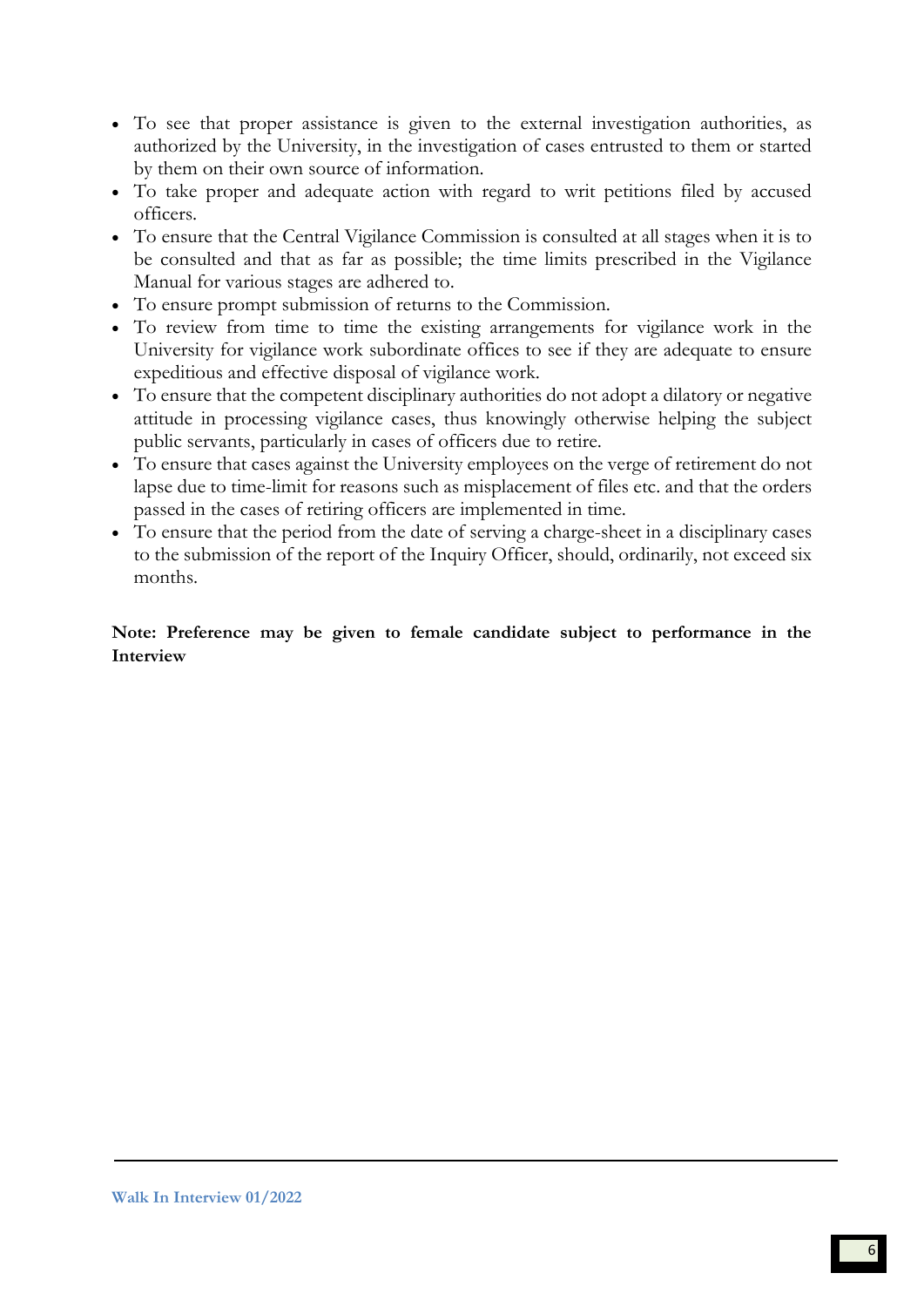# **Annexure-I**

# **Schedule of Walk-In-Interview Rashtriya Raksha University**

**At & Post: Lavad, Tal: Dahegam, Dist.: Gandhinagar – 382305, Gujarat,India**

| Sr.<br>No. | Name of the Post                         | Date of<br>Interview | <b>Reporting Time for</b><br>Interview | Time for<br>Interview |
|------------|------------------------------------------|----------------------|----------------------------------------|-----------------------|
| 01         | Internship & Placement<br>Associate      | 04/02/2022           | 1000 hrs                               | 1130 hrs              |
| 02         | <b>Assistant Hostel</b><br>Warden(Girls) | 04/02/2022           | $1000$ hrs                             | 1430 hrs              |
| 03         | Student Adviser                          | 08/02/2022           | $1000$ hrs                             | $1130$ hrs            |
| 04         | Vigilance Officer                        | 08/02/2022           | 1000 hrs                               | 1430 hrs              |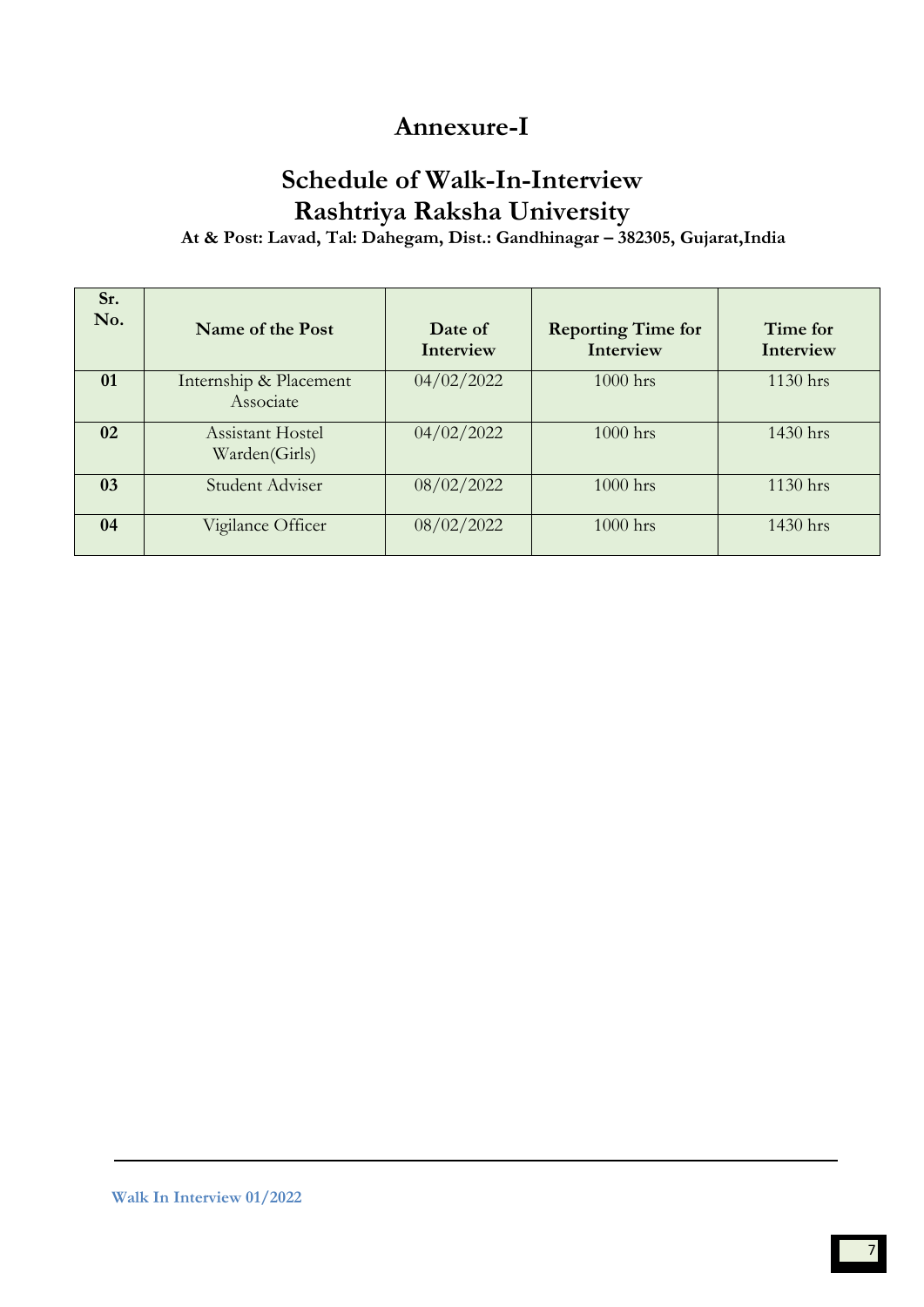### **General Instructions**

- **1.** The prescribed qualifications and/or experience shall be the minimum, and the mere fact that a candidate possesses the same shall not entitle him/her for interview. The Rashtriya Raksha University shall have the right to restrict the number of candidates to be interviewed to a reasonable level based on better or higher qualifications and experience than the minimum prescribed.
- **2.** The written examination and interview will be conducted as per the University norms.
- **3.** The contractual appointment shall end on the stipulated date of expiry of contract in appointment letter. Selected candidates shall have no right to renewal, extension of conversion into permanent employment.
- **4.** The University retains the discretion not to make any appointment to this vacancy, to make an appointment at a revised remuneration, or to make an appointment with a modified job description and to fix revised qualification, experience, remuneration and requirements.
- **5.** Canvassing or influencing in any form on behalf of any candidate will disqualify such candidate. Rashtriya Raksha University reserves the right to take appropriate action against such candidate.
- **6.** All the candidates are expected to download Brief Profile Form from University website, duly fill and bring along with them the "Brief Profile Form" for the interview. The Form should be neatly and legibly filled or typed preferably in at least 12 Garamond font size.
- **7.** Read carefully qualification & experience for the requirements of the relevant discipline and apply only if you have requisite qualifications and experience.
- **8.** The Rashtriya Raksha University shall have the right to:
	- a. relax any of the qualifications/experience at its discretion;
	- b. draw/ reserve panel(s) against the possible vacancies in the near future;
- **9.** Experience and qualification will be reckoned as on the date of interview.
- **10.** No TA / DA shall be paid to the candidates for attending the interview.
- **11.** In case of any inadvertent mistake in the process of selection, which may come to notice at any stage even after the issue of appointment letter, the Rashtriya Raksha University reserves the right to modify / withdraw / cancel any communication or offer, made to the candidates at any stage.
- **12.** In case of any dispute / ambiguity that may occur in the process of selection, the decision of the Rashtriya Raksha University shall be final and binding.
- **13.** No correspondence will be entertained from candidates regarding postal delays, conduct and result of interview and reasons for not being called for interview.
- **14.** Candidate has to stay at Rashtriya Raksha University, Lavad Campus, if required.
- **15.** The appointment shall be governed by the rules, regulations and/or decision of the Rashtriya Raksha University.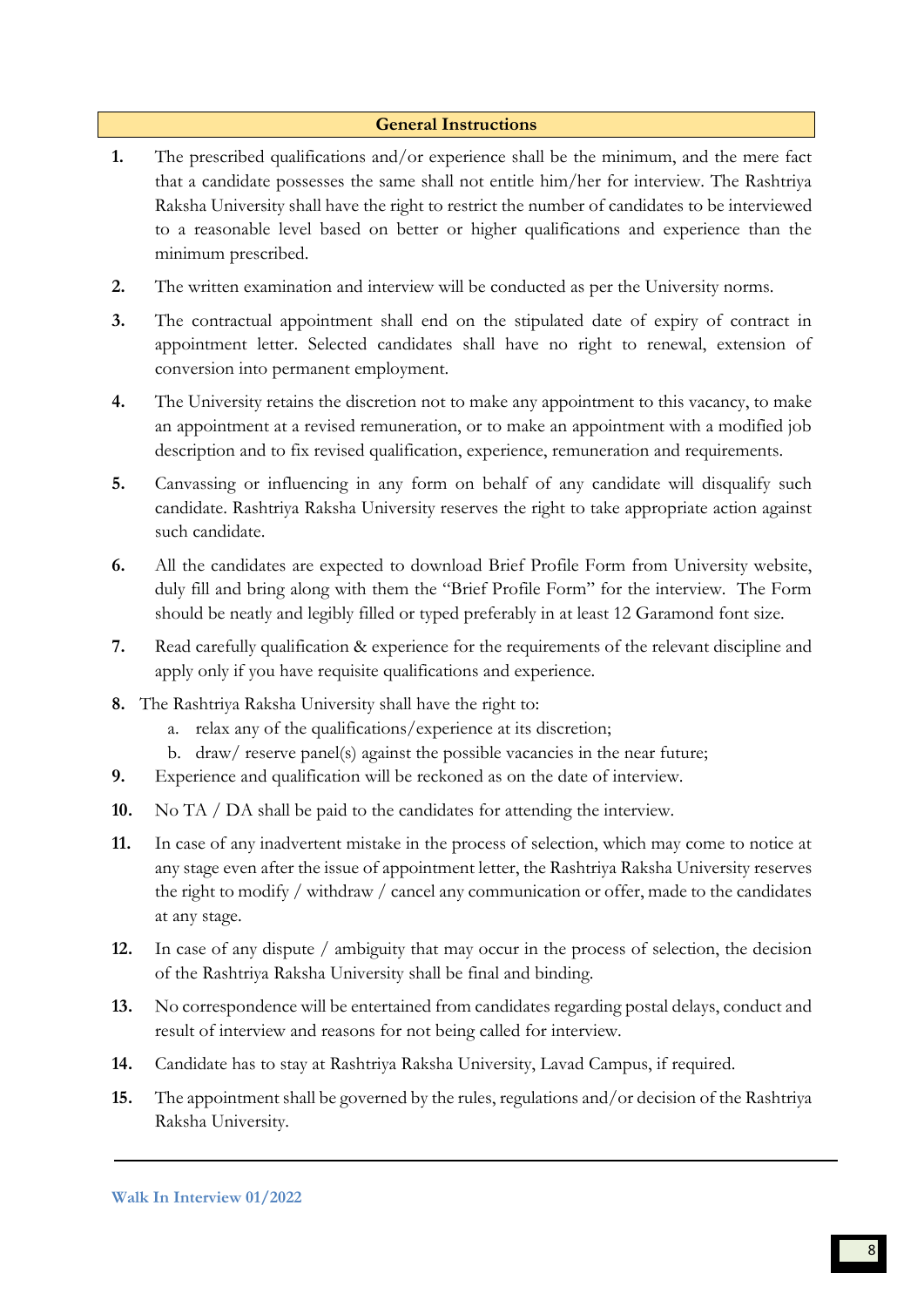- **16.** Reporting time for Walk in Interview is mentioned in the aforementioned table. No candidate shall be considered after given reporting time.
- **17.** The candidates are required to bring three copies of their resume with photograph, affixed on all copies, original and one set of photocopy of their Academic certificates, Experience certificate and other documents.
- **18.** The salary component will be negotiable subjected to the qualification, experience and the performance of the candidate in the interview.
- **19.** Qualified female, reserved category, minority candidates are strongly encouraged.
- **20.** COVID-19 Guidelines to be followed during the walk-in-interview as per Annexure-II. Candidate has to submit the Corona self-declaration form to security before entering in to the premises of the University as per Annexure-III.
- **21.** Candidate has to download the brief profile of the candidate for teaching staff for Online & Walk-In-Interview from the RRU website. Filled the form for the same and produce at the time of document verification with all necessary documents with true copy.
- **22.** Address: Rashtriya Raksha University, Lavad, Dahegam, Gandhinagar-382305, Gujarat, India.
- 23. If you have any query/questions/information, please write only on career@rru.ac.in
- **24.** The University retains the clarification to offset the experience with education qualification and VICE-VERSA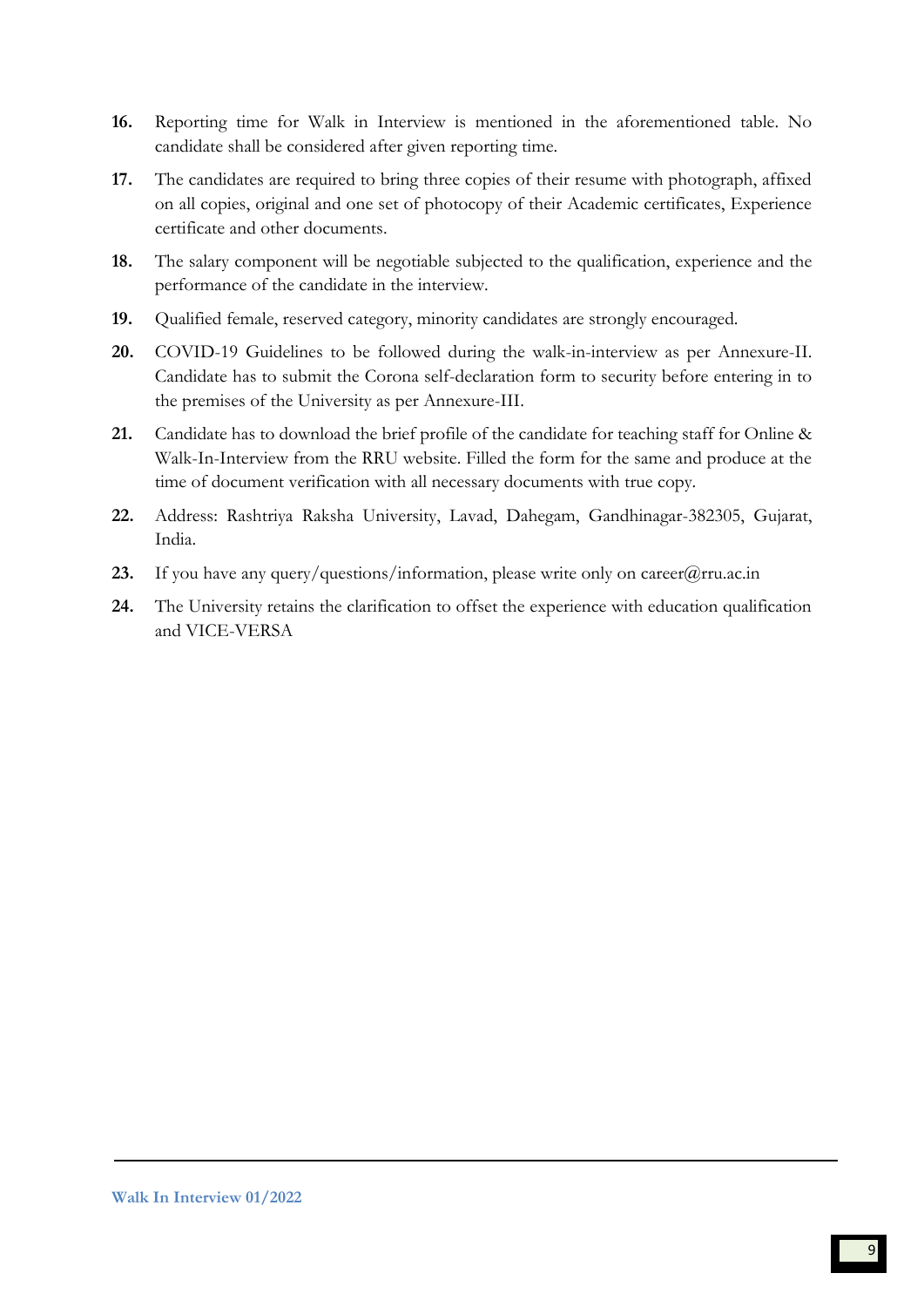#### **COVID-19 Guidelines to be followed during the Walk-In-Interview.**

- 1. Candidates will not be allowed for **Walk-In-Interview**, if he/she has any COVID like symptoms. He/ she have to submit the attached declaration from before entering in the premises.
- **2.** Face-mask is compulsory & installed Arogyasetu APP in his/her mobile throughout the process of **Walk-In-Interview**
- 3. Any Luggage will not be allowed within the premises during **Walk-In-Interview**. It should be keep outside the premises.
- **4.** Accompanying person(s) will not be allowed within the premises during the entire **Walk-In-Interview.**
- 5. All the Candidates must have to follow the guidelines of GoG&GoI for social distancing & other pertaining to COVID-19, which is published from time to time by Government.